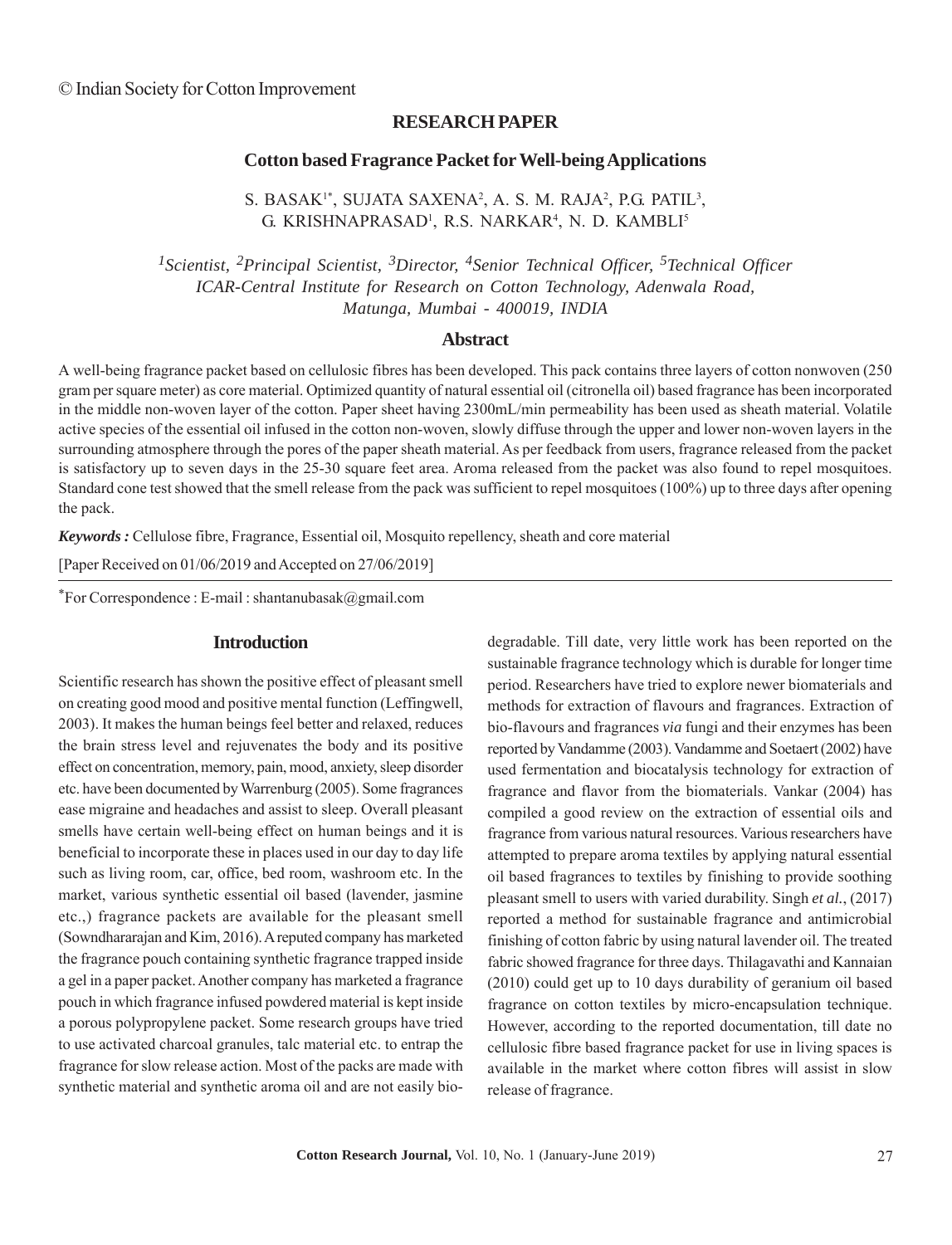On the other hand, dealing with mosquito menace is an important concern of our society. Every year many people in our country die because of the deadly diseases like Malaria, Dengue, yellow fever, Japanese B encephalitis, etc. caused by mosquito bites. According to the UNICEF reports, every year around 1200 children die worldwide due to mosquito bites (Raja *et al*., 2015). Due to the rapid urbanization, climate change and other important factors, ill effects of the mosquito bites are increasing day by day. Different types of synthetic lotions, coils, synthetic oils and insecticide coated mosquito nets have emerged in the commercial market for getting mosquito repellency. These protect the human beings from mosquito bites and save many lives from deadly diseases. Therefore, mosquito repellent action is also an important wellbeing aspect of our society. However, most of the synthetic products used for mosquito repellency are harmful to human beings in terms of causing irritation, breathing problems, etc. Moreover, some of them are effective against mosquitoes only for few hours as reported by Naseem *et al*., (2016). Most of the products available in the market as mosquito repellent need burning (mat, coil, agarbatti, etc.,) and repellency gets hampered after few hours. Apart from it, some popular companies have marketed spray, body lotions, etc. which require direct skin contact which may cause skin rashes, breathing problem, allergies, etc., Since past one decade, researchers have used different plant based extract like lemongrass, tulsi, peppermint, lavender, neem, etc., for making mosquito repellent textile products as reported by Samanta and Basak (2014), Samanta and Basak, (2017) and Basak *et al*. (2018). However, in most cases, mosquito repellent effect lasted only for few hours and intense irritating pungent smell came out from the product. Therefore, mosquito repellent action by soothing, non-irritant pleasant smell is an important concern for the researchers of this field. As discussed in this section, both the functionalities (pleasant fragrance and mosquito repellence) have well-being effect on the human society. However, till date no literature has been reported on the preparation of cotton or other natural fibre based wellbeing pouch capable to deliver pleasant fragrance and also repel mosquitoes for a few days.

In the present study, natural fibre based well-being packet has been prepared. Cotton based core material, paper based sheath material and citronella essential oil has been explored for making the well-being pack. Mosquito repellency and the fragrance release behavior of the pack have been measured qualitatively and quantitatively by using various techniques.

## **Materials and Methods**

#### **Material**

Non-woven cotton material 250 gsm and standard punching density (40 needles/sq. inch) was prepared at SASMIRA (Synthetic and Art Silk Mills' Research Association), Mumbai, India. In addition jute and paper material (GSM 200) were also collected for experiment. Citronella essential oil was purchased from the local market of Mumbai, India. Handmade papers from the porosity range 700-2500mL/min and gm/m2 range from 140-160 were collected from ICAR-CIRCOT, Mumbai and also from the local market and used for the experiment. Plastic coated aluminium foil was also purchased from the market for packing.

#### **Experimental Methods**

Three layers of non-woven were used as core material or as essential oil holding material in the core. Citronella based natural essential oil was incorporated uniformly in the middle cotton nonwoven layer by using micro pipette. Thereafter, oil infused nonwoven fabric was guarded with other non-woven layers (same specification) on up and down side. Henceforth, the total sponge like non-woven arrangement was packed inside the natural fibre made handmade paper as shown in **Fig 1.** In the total arrangement, cotton non-woven has acted as core material and the handmade paper of different porosity has acted as sheath material. Thereafter, packet was packed in aluminium foil and labeled with proper technical parameters of the pack. The technical steps involved in well-being pack preparation, has been represented in **Fig 1.**



**Fig. 1:** Technical steps for the preparation of cellulosic fibre based well-being material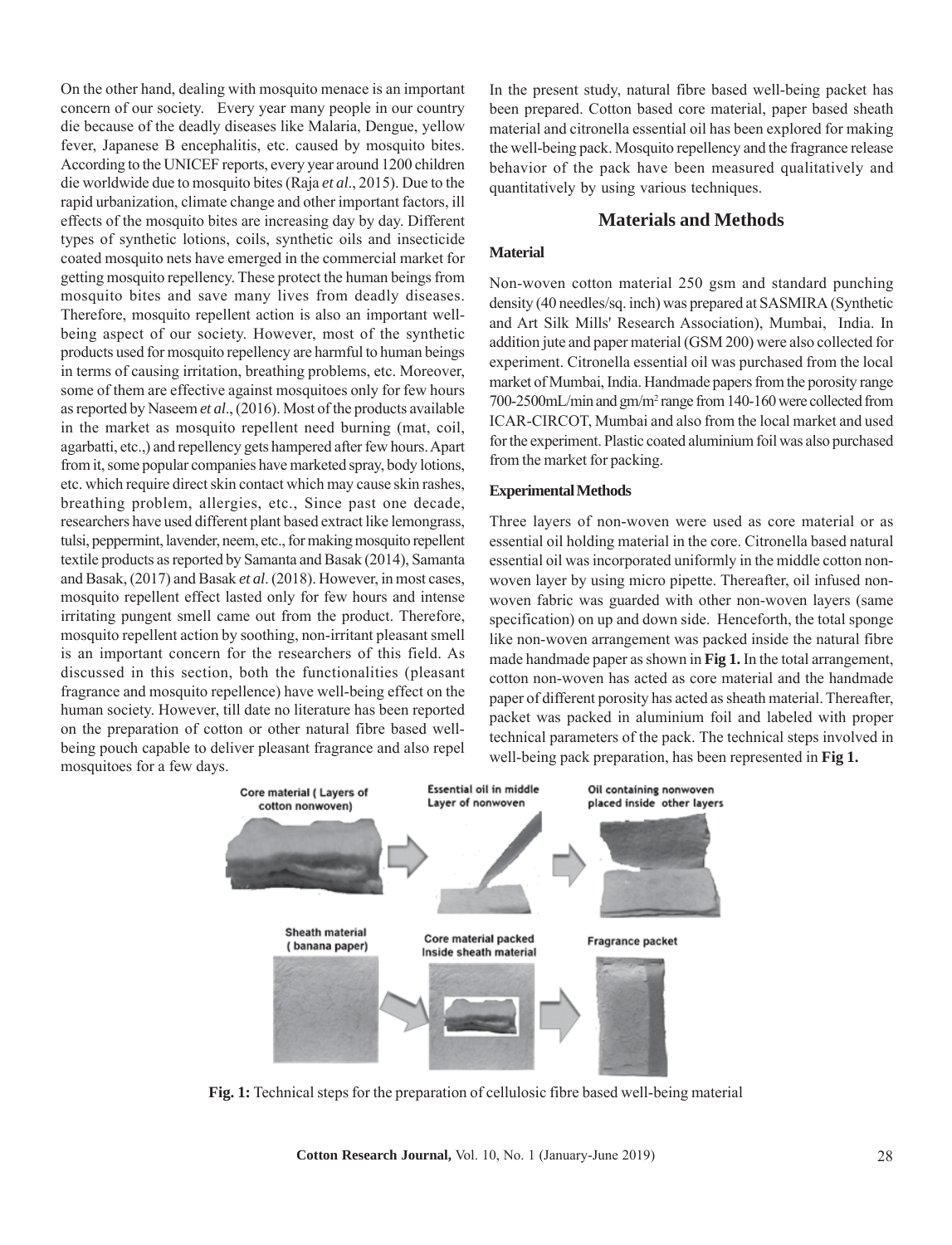#### **Characterization methods**

# **Porosity and thickness of the sheath and core material**

Porosity of the sheath and core materials was examined in smoothness and porosity tester (BENDTSEN, Universal, Saharanpur, India). Thickness of the sheath and core material was examined in thickness tester (Universal Engg, Saharanpur, India).

#### **Air permeability analysis**

Air permeability of the sheath materials was examined by using Kawabata KES-F8-AP1. It gives the results of resistivity, permeability and porosity of the material.

#### **Mosquito repellency test**

A test chamber measuring 20cmsx20cms with flip opening for release of mosquitoes was used for the experiment. The test chamber was connected to another escape chamber for mosquitoes to escape. A window having a diameter of 6 cm was provided for escaping of the mosquitoes. Fragrance packet was kept inside the chamber at the time of evaluating repellency.

#### **Subjective evaluation of the efficacy**

Natural fibre based fragrance packs were distributed to various persons and information about the effective duration for fragrance release, mosquito repellency and other technical observation parameters was obtained from them.

# **Results and Discussion**

## **Optimization of Core material**

Two different types of grey cotton non-woven, a jute non-woven

**Table 1:** Physical specifications of the experimental core materials

and a paper board material were used as core material (three layers of each material) of the fragrance pack as represented in **Fig. 2.** Size of all core materials was maintained constant (9cmx6cm) for testing. Physical specifications (porosity, weightage and thickness) of the mentioned materials are presented in **Table 1.** As per earlier discussion, core material was used to hold the essential oil and release the active ingredients of the fragrance in controlled manner. 4 mL of essential oil was incorporated uniformly in all the afore-selected core materials. From the experimental analysis, it was observed that jute non-woven was not capable to hold the oil and most of the oil incorporated in it had leached out and made an "oil mark" or impression on the outer sheath material. This "oil impression" is not desirable in terms of end use and attractiveness of the pack. Moreover, this phenomenon also reduces the life time of the fragrance pack. On the other hand, paper pad material being thick, hard and having more material was capable of absorbing more oil molecules. However, the main disadvantage was that the concerned material was not releasing the fragrance in normal conditions. Indeed, most of the active ingredients had got trapped inside the paper pad. Some heating arrangement might be needed to release the fragrance form it. Out of the two types of cotton non-woven materials tested, it was observed that low thickness cotton non-woven material has satisfactory slow release property but the material was not sufficient to absorb 4 mL oil as some part of it came out and made "oil impression" on the sheath material. However, cotton non-woven B of weight 250 gsm, thickness 0.12cm and porosity level 2200mL/min showed good result in terms of oil holding and the concerned material was also capable of releasing fragrance in the surroundings. It means that at a time it has both oil absorbing and fragrance releasing capability. Thus cotton nonwoven B was selected for the further experiments.

| Materials used     | <b>Porosity</b><br>mL/min | Weightage<br>(gm/m <sup>2</sup> ) | Thickness (cm) | <b>Observations after testing</b>                               |
|--------------------|---------------------------|-----------------------------------|----------------|-----------------------------------------------------------------|
| Jute non-woven     | 3000                      | 350                               | 0.22           | Half of the oil had leached<br>onto the outside sheath material |
| Cotton non-woven A | 2200                      | 175                               | 0.09           | Oil leaching onto the outside sheath material                   |
| Cotton non-woven B | 2200                      | 250                               | 0.12           | Satisfactory and no leaching problem                            |
| Paper pad          | 2000                      | 155                               | 0.17           | Absorbed oil but did not release<br>fragrance in surroundings   |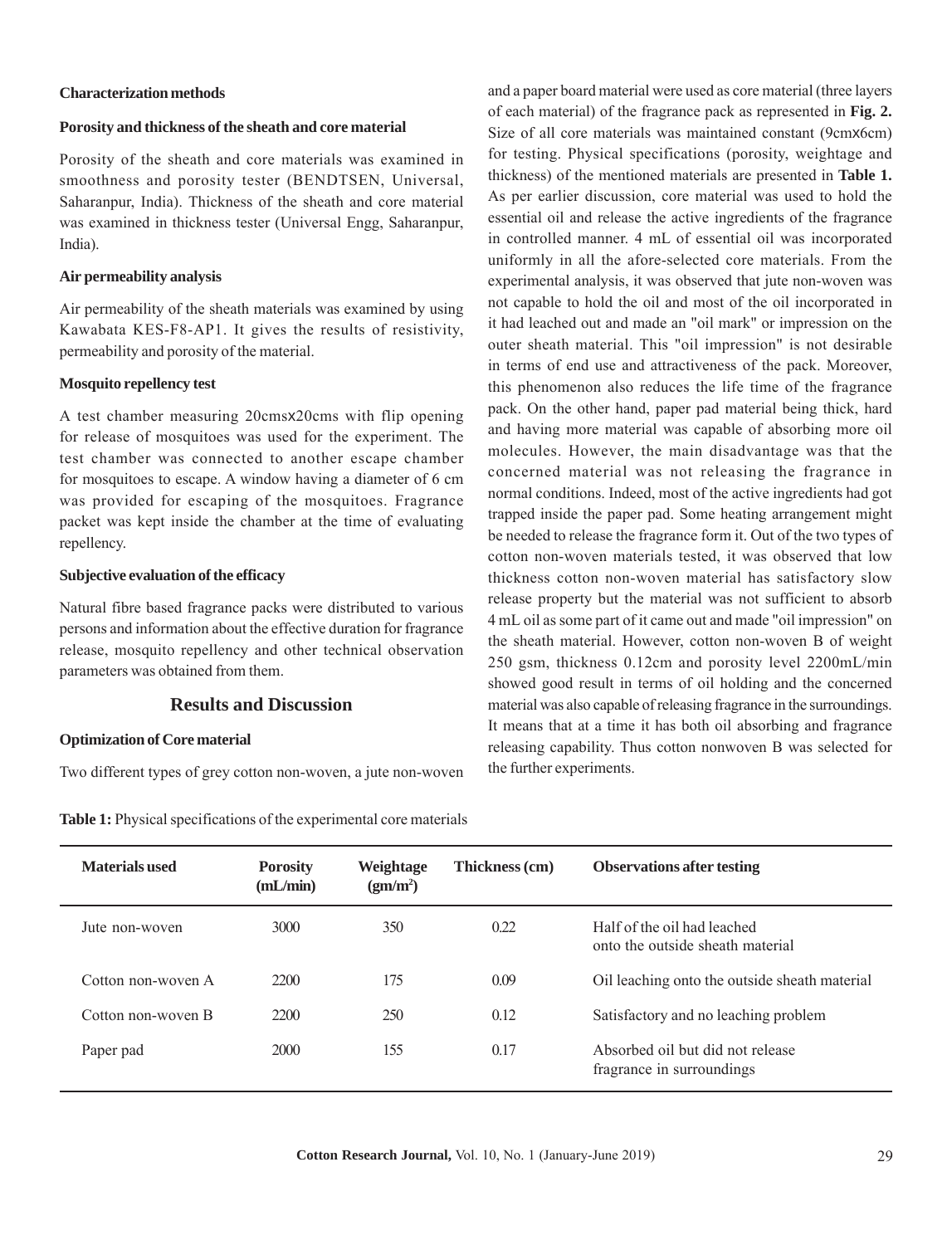

**Fig. 2 :** Core materials used for the experiment

## **Optimization of the sheath material**

Different natural cellulosic paper materials of 140-160 GSM (differing in porosity and thickness) as shown in **Fig. 3**

**Table 2:** Physical specifications of the sheath material

were explored to prepare the sheath material for the fragrance packet. Physical specifications of these materials have been presented in **Table 2.** In these experimental trials core materials remained exactly same (cotton non-woven B) and in all cases, 4 ml oil was used as in earlier experiments on optimization of core material. As per observations on fragrance release, paper material having porosity of 2000 ml/min or more provided satisfactory diffusion of fragrance in the surroundings. It is known from the manufacturing process of the paper that porosity of the paper depends on the length of the fibre used for paper making. If the length of the fibre is more than the porosity of the paper is also more. Therefore, depending on the porosity level, sheath material was finalized and further experimentation was performed.

The packs made of different sheath materials were further sealed in plastic coated aluminium foil to stop fragrance loss before use and were given to various persons for evaluation of fragrance release performance and its duration.

| <b>Materials used</b>    | <b>Porosity</b><br>(mL/min) | <b>Resistivity</b> [ <b>R</b> ]<br>(KPa S/m) | <b>Permeability</b><br>$(1/R)$ m/KPa S | <b>Observations on fragrance</b><br>release    |
|--------------------------|-----------------------------|----------------------------------------------|----------------------------------------|------------------------------------------------|
| A (white handmade paper) | 1500                        | 20.63                                        | 0.05                                   | Smell entrapped inside the pack                |
| B (pink blotting paper)  | 2000                        | 9.97                                         | 0.10                                   | Slow diffusion                                 |
| C (white handmade paper) | <b>2300</b>                 | 4.20                                         | 0.24                                   | Satisfactory diffusion and no leaching problem |
| D (blue blotting paper)  | <b>2500</b>                 | 6.41                                         | 0.16                                   | Satisfactory diffusion                         |



**Fig. 3 :** Sheath materials of different porosity used for the experiment

The above four different kinds of papers of varying porosity and a newspaper material having low porosity were used as sheath material and user feedback on their performance for fragrance release over time was obtained and has been reported in **Table 3.** Due to varying porosity level, diffusion flow rate of the each sheath material was different. Diffusion flow rate is the amount of fragrance material diffused through the pack per unit time and is directly proportional to the net difference of the concentration of the fragrance inside and outside the packet. Depending on the feedback report, diffusion flow rate of the sheath material having porosity of 2000mL/min or more was satisfactory to enable fragrance release. Fragrance pack made with sheath materials like newspaper (porosity: 700mL/min) or white handmade paper (porosity: 1500mL/ min) was not capable to diffuse the fragrance from the pack at satisfactory level. Indeed, fragrance got trapped inside the packet. It means diffusion flow rates of the sheath materials having porosity range lower than 2000mL/min are less. On the other hand, sheath material made with pink blotting paper was adequate in terms of porosity. However, grammage was more which interrupted diffusion of fragrance. White handmade paper (C) had higher porosity and lower grammage hence showed good diffusion of fragrance. Blue colour blotting paper had more porosity and the diffusion flow rate was also higher compared to the pink blotting paper. As a result, life time of the pack was less and the end users felt irritated with the intense fragrance of citronella.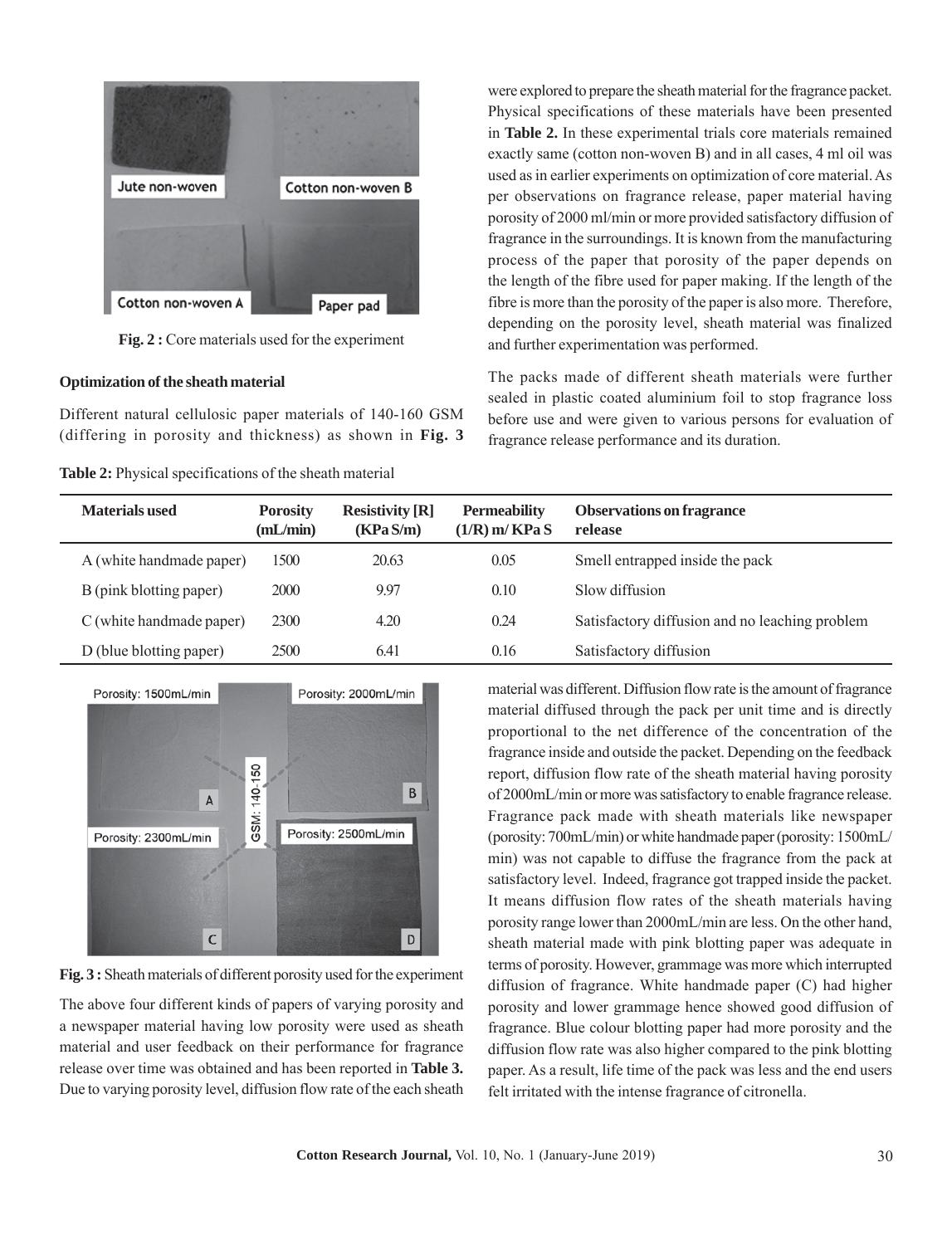**Table 3:** Feedback report of the fragrance pack made of citronella essential oil

| Paper used for                | <b>Porosity level</b> | <b>Feedback parameters</b> |                                                    |                       |  |
|-------------------------------|-----------------------|----------------------------|----------------------------------------------------|-----------------------|--|
| sheath material               | (mL/min)              | <b>Area</b>                | Durability of                                      | No. of days after     |  |
| <b>[core material same</b>    | grammage/             | covered by                 | fragrance                                          | which fragrance       |  |
| for all packs]                | thickness             | fragrance                  | observed                                           | could not be observed |  |
| Newspaper                     | 700/100/0.02          | Low diffusion<br>flow rate | Fragrance trapped inside the<br>packet             |                       |  |
| White handmade<br>paper $(A)$ | 1500/140/0.04         | 10 sq feet area cover      | Slow diffusion of fragrance<br>in the surroundings |                       |  |
| Pink blotting paper (B)       | 2000/160/0.11         | 25-30 sq feet area         | Satisfactory level of diffusion                    | 60                    |  |
| White paper $(C)$             | 2300/140/0.04         | 25-30 sq feet area         | Good diffusion                                     | 40                    |  |
| Blue blotting paper $(D)$     | 2500/140/0.04         | 30 sq feet area            | Rapid diffusion and irritating smell               | 30                    |  |

**Note:** *Each Result is the average of ten feed-back reports*

#### **Mosquito repellency test of the fragrance pack**

The prepared natural fibre based fragrance pack was also capable to repel mosquitoes. As per earlier mentioned procedure, natural fibre based fragrance pack was opened and kept in the test chamber and approximately 50 nos. of mosquitoes were released at a time. Periodically, observations were made on death/ migration of the mosquitoes to the untreated chamber. Observations were made initially, and then after ten minutes and half an hour to see if there was any long standing effect on mosquitoes in terms of moving away/ death etc. Test was repeated two times for constant observation. For knowing the longevity and the effectiveness of the prepared pack, the fragrance pack was kept open and the concerned test was conducted on day 3 and day 5 of opening the pack. Detailed test report has been represented in **Table 4.** It was observed that the concerned pack is 100% effective against mosquitoes up to 3 days. Then the repellency effect has decreased a little and at the end of 5 days, it showed 90% repellency. As per literature, mosquitoes search for carbon dioxide, lactic acid scents. Actually, active ingredients present in the citronella oil (geraniol, citronellal) coming out from the pack as fragrance may mask the smell of carbon di oxide and lactic acid in the surroundings. As the intensity of fragrance release gradually comes down after a few days, its effectiveness in repelling mosquitoes also comes down.

**Table 4:** Mosquito repellent behavior of the natural fibre based fragrance pack

| <b>Sample parameters</b>                       | No. of mosquitoes<br>released in treated<br>chamber | No. of mosquitoes<br>escaping to nest<br>chamber | No. of mosquitoes<br>dead/unable to fly | Percentage mosquito<br>repellency |
|------------------------------------------------|-----------------------------------------------------|--------------------------------------------------|-----------------------------------------|-----------------------------------|
| After opening<br>$(10 \text{ minutes})$        | 50                                                  | 50                                               | $\boldsymbol{00}$                       | 100%                              |
| After opening<br>(30 minutes)                  | 50                                                  | 50                                               | $\boldsymbol{00}$                       | 100%                              |
| 3 days after opening<br>$(10 \text{ minutes})$ | 50                                                  | 50                                               | $\boldsymbol{00}$                       | 100%                              |
| 3 days after opening<br>$(30 \text{ minutes})$ | 50                                                  | 50                                               | $\boldsymbol{00}$                       | 100%                              |
| 5 days after opening<br>$(10 \text{ minutes})$ | 50                                                  | 38                                               | $\omega$                                | 90%                               |
| 5 days after opening<br>$(30 \text{ minutes})$ | 50                                                  | 45                                               | $\boldsymbol{00}$                       | 90%                               |